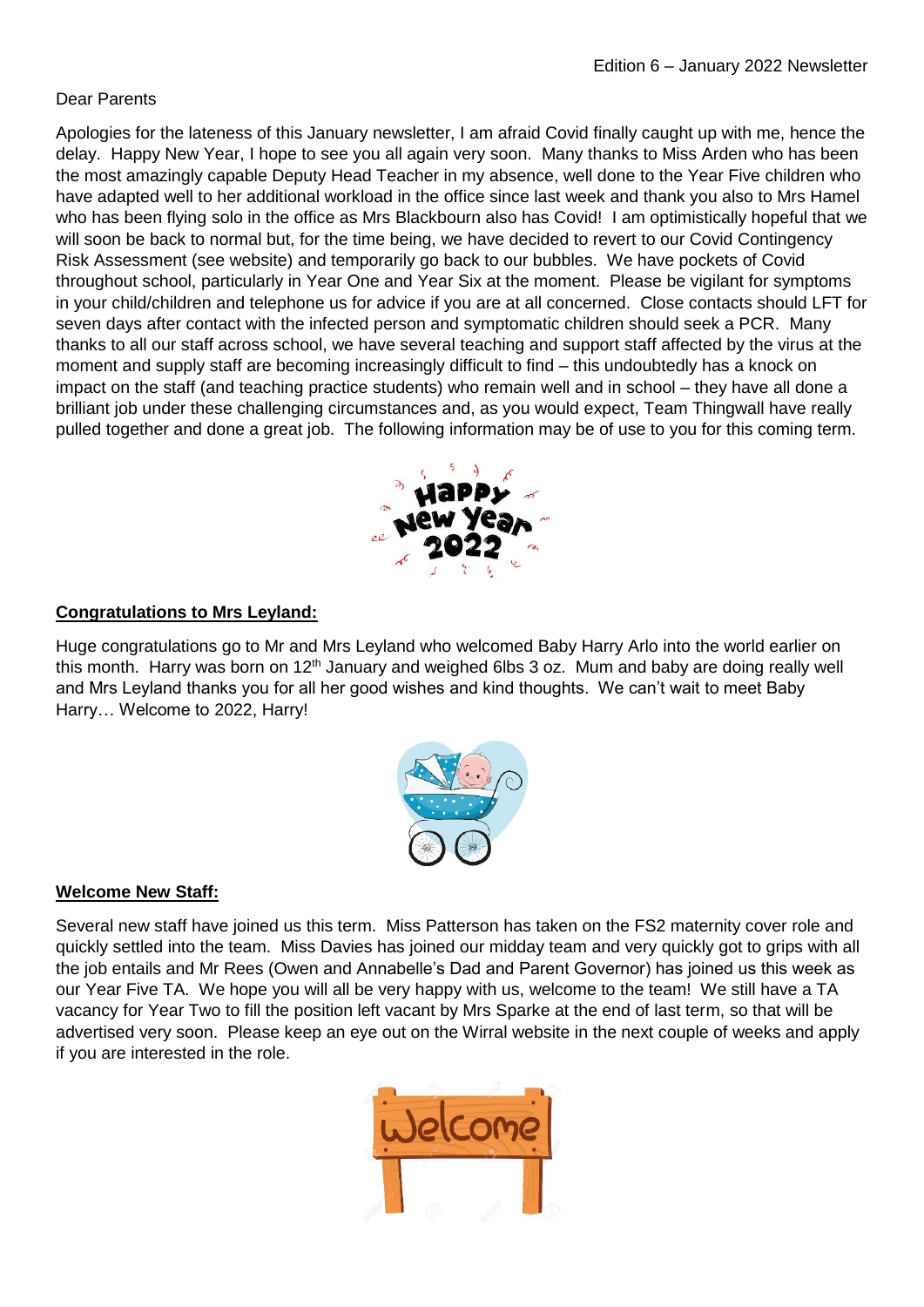### **Governor Vacancies:**

We did not get anyone from school putting themselves forward for our two parent governor vacancies as the meeting times did not suit so we will now look further afield for interest, as the only requirement is that the governor is a parent of any school aged child in Wirral. We do have interest from one parent who fits this requirement and Mr Lester, our Chair of Governors, is currently approaching the correct authorities to hopefully welcome this parent to our governing body. We are pleased to report that we have filled our coopted governor vacancy and Councillor Mike Collins looks forward to joining us at our next full governor meeting later on this term. If you have realised you are now able to take on the remaining Parent Governor role, please contact the School Office and Mrs Hamel will be able to advise you.



#### **Holocaust Memorial Day:**

Holocaust Memorial Day was last Thursday 27<sup>th</sup> January and we invited Eric Cohen 'The Jewish Fellow' in to school to speak with Years Five and Six. Year Five learned about the Holocaust and the first hand experiences of Eric and his family. They also reflected on the importance of remembering this period in history and learned about how the Jewish faith honours hope, family, love and peace. Year Six spoke with Eric about his Jewish heritage, World War Two and the impact of the Holocaust on Eric's family, the wider Jewish communities and the world. Both classes also learned about everyday life as a Jewish person living in Liverpool and both learned a special Hebrew song called Shalom, which is all about friendship and peace – it sounded lovely sung as a three-part round, well done children. This is the first time we have been able to welcome Eric back into school since before the pandemic and it was lovely to see him once again – we really do value visitors to our school and Eric brought our RE and History curriculums to life for our older pupils. Thank you Eric, we hope to see you again soon.



# **FS2/Year One Parent Visits:**

I was chatting with the parents of one of our Year One pupils last week and we realised that there are some Year One and FS2 parents who have not yet had a chance to have a tour of our school due to the limitations of the pandemic. The parents suggested that it would be good to be able to look around, during the school day, to gain an understanding of what we do at Thingwall, see where they drop their child off every day and to meet the staff. This is such a lovely idea, especially for those families who have not had older siblings making their way through the other classes. If you are a Year One parent or an FS2 parent (or even a parent of a child who has joined us in another class in the last couple of years) and would like a school tour, please contact the school office and we will book you in for a mutually convenient time (Covid dependent obviously). We will limit the visits to one family at a time and we would request that visitors wear a mask, sanitise hands on arrival and LFT beforehand.

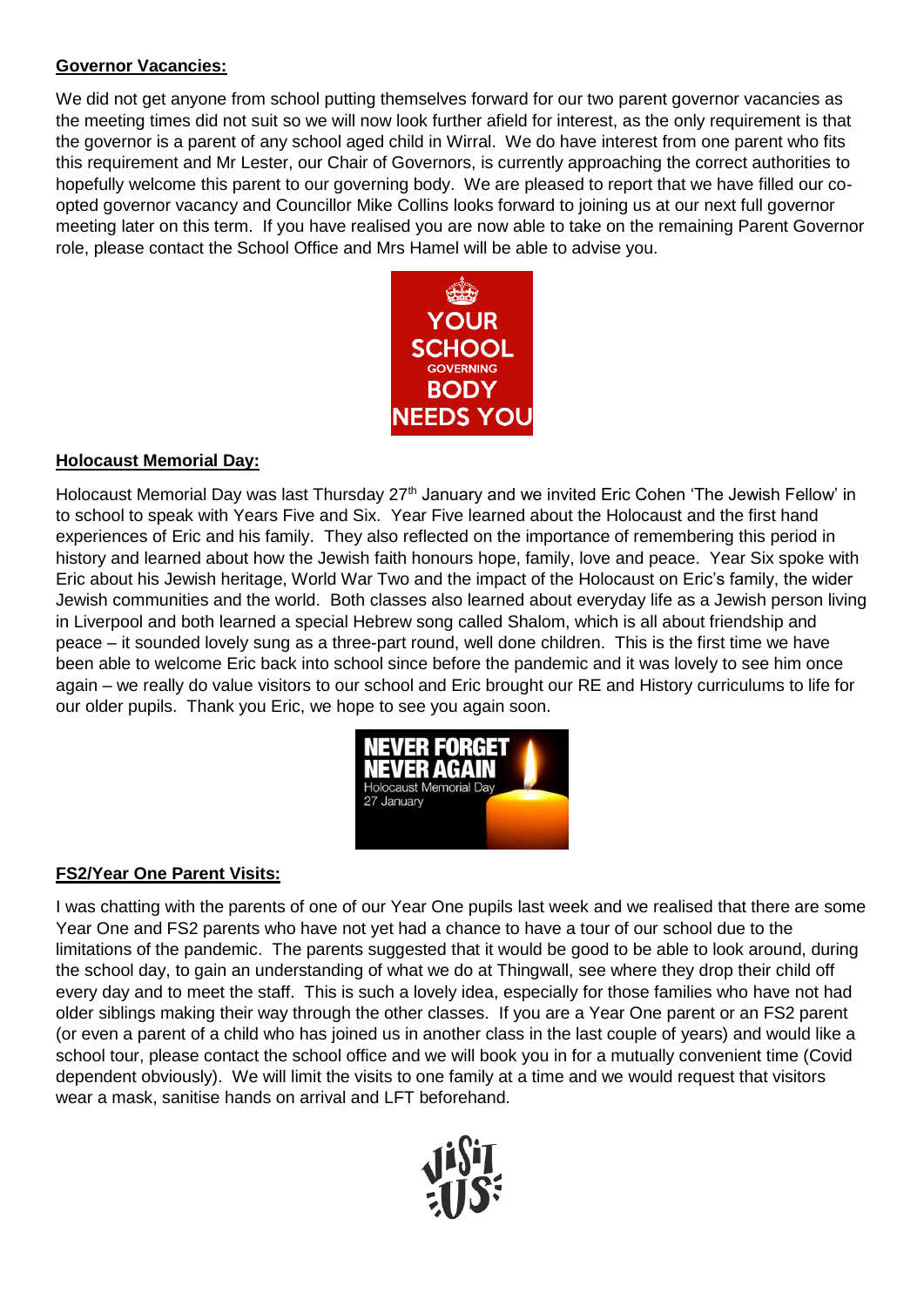#### **Music Mark Award:**

We were thrilled last week to be nominated by Edsential to receive a Music Mark award. This award recognises all the hard work Thingwall do, under the musical leadership of our wonderful Mrs Mitchell, to ensure ALL our pupils can access and engage with high quality music provision. Every class follows the very comprehensive Charanga scheme of work and, in addition to this, we provide a plethora of musical experiences across school. We are thrilled to be welcoming back the Pop Project band next week for an entertaining day based on well-being and moving on from the pandemic for example, but our music provision does not end there. We have a class set of glockenspiel which are used by all pupils for composing and performing, we meet weekly with our School Band for Choral Assemblies and Band Practice (when Covid allows), we have guitar and recorder clubs in Year Three, we welcome Edsential to Year Four weekly for specialised vocal and ukulele tuition, we perform Class Assemblies each year, we have ensured parents don't miss out during the pandemic by filming our high quality Christmas celebrations, peripatetic musicians come into school to tutor brass, violin and keyboards for our KS2 pupils… the list is endless! Suffice to say, Thingwall are so pleased that all of Mrs Mitchell's and our staff's hard work has been recognised in this area of the curriculum and we are very proud to have been<br>nominated and awarded this accolade. nominated and awarded this accolade.



### **Learning Walks:**

One of the fantastic parts of my role as Head Teacher is that I get to see all of the fabulous work going on in all our classrooms on a daily basis. It has been great to see Kate Silcock from Flourish Learning working with our Year Five and Six pupils on excellent persuasive writing this term and I have been very proud showing prospective new FS2 parents around during the Autumn and Spring terms. The classrooms and corridors are vibrant, the children are beautifully behaved and the creativity from every member of staff is astounding – no-one can accuse us of narrowing our curriculum as everywhere you look there are fantastic lessons going on that cover all areas of the curriculum. From pneumatic monsters in Year Three, to Jack in the Beanstalk seed planting in FS2, to super scientists investigating the absorbency of different materials in Y2 and Y4 explaining the human digestive system, to Y1 working really hard at their phonics and loving their class novel Beegu… Everywhere you go you can see hard-working staff, enthusiastic pupils and evidence of great learning and great behaviour. Well done everyone, Thingwall is a very special place to come to school every day and we are the only primary school I know that has an aquarium and several vivariums full of creatures!

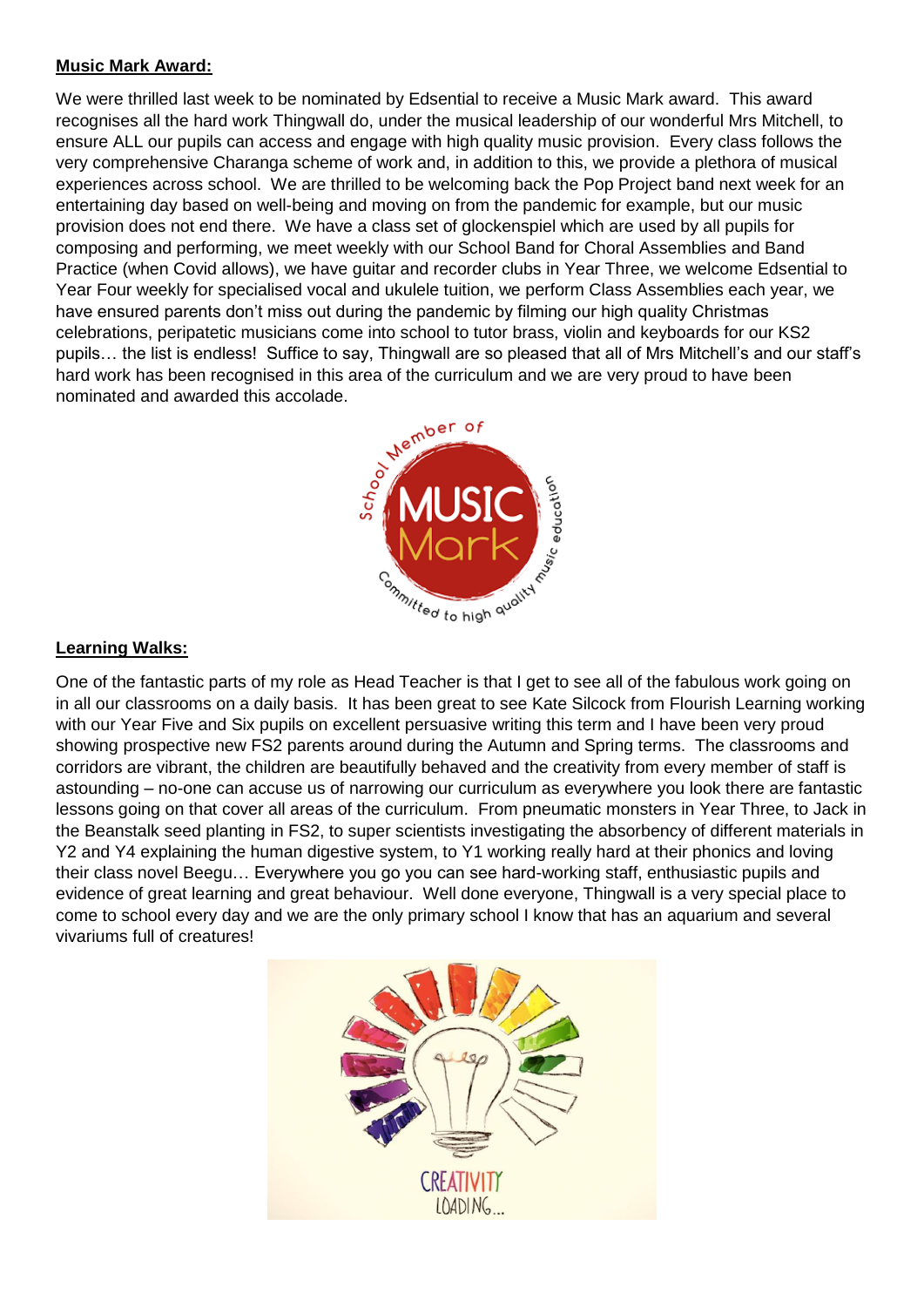#### **Mental Wealth Fortnight:**



The w/c 7.2.22 is the nationwide Mental Health Awareness Place 2 Be Week and the w/c 14.2.22 is our Reach Collaboration Mental Wealth Week. We have a fortnight of exciting activities planned to equip your children with the vitally crucial mental health building blocks that will help them, not only now, but in their future lives. Class based activities will be occurring all through the fortnight, led by Mrs Holroyd and Miss Patterson who are our PSHE and Mental Health Leads but we thought you may like to see the other activities we have planned across school to benefit us all…

| <b>Place2Be Mental Health Awareness Week</b> |                                                                                                                                                                                                                                                                                                                                                                                                                                                                                                                                                                                                                                                                                                                                                                                                                                                                                                                       |                                                                                        |  |
|----------------------------------------------|-----------------------------------------------------------------------------------------------------------------------------------------------------------------------------------------------------------------------------------------------------------------------------------------------------------------------------------------------------------------------------------------------------------------------------------------------------------------------------------------------------------------------------------------------------------------------------------------------------------------------------------------------------------------------------------------------------------------------------------------------------------------------------------------------------------------------------------------------------------------------------------------------------------------------|----------------------------------------------------------------------------------------|--|
| <b>Date</b>                                  | <b>Activity</b>                                                                                                                                                                                                                                                                                                                                                                                                                                                                                                                                                                                                                                                                                                                                                                                                                                                                                                       | <b>Cross Curricular</b><br><b>Links</b>                                                |  |
| 7.2.22                                       | Year Six Residential to Min Y Don                                                                                                                                                                                                                                                                                                                                                                                                                                                                                                                                                                                                                                                                                                                                                                                                                                                                                     | <b>Outdoor Education</b><br><b>Physical Activity</b><br><b>PSHE</b><br>Teamwork        |  |
| 8.2.22                                       | Safer Internet Day (all classes)<br>We always remind the children of the importance of keeping safe<br>when using the internet but we will be emphasising this today<br>with thought provoking class based activities provided by Mrs<br>Sanders, who is our Computing Lead.                                                                                                                                                                                                                                                                                                                                                                                                                                                                                                                                                                                                                                          | Computing<br><b>PSHE</b>                                                               |  |
| 9.2.22                                       | Pop Project (all classes)<br>A feel good musical show based on good mental health, valuing<br>and looking after each other, positivity, resilience and looking<br>forward with optimism.                                                                                                                                                                                                                                                                                                                                                                                                                                                                                                                                                                                                                                                                                                                              | Music<br><b>PSHE</b>                                                                   |  |
| 10.2.22                                      | Year Three Class Assembly - Open to all Year Three Parents,<br>Carers and Grandparents. Arrival from 9am, performance to<br>start at 9.30am. Please note that the pupils from other classes<br>will not be joining us (Year Three will do a series of socially<br>distanced dress rehearsals for them so they don't miss out).<br>This assembly fits beautifully with our Mental Wealth fortnight as<br>the performance is based on a non-fiction book by Nicola Davies<br>and Marc Martin called 'Every Child a Song' and is a celebration<br>of every child's right to love, joy and freedom. These are the<br>universal rights that every child is entitled to under the United<br>Nations Conventions on the Rights of the Child.                                                                                                                                                                                 | <b>Music</b><br>Art<br><b>PSHE</b><br>Dance<br>Drama<br>World Views and<br>Citizenship |  |
|                                              | Year Four welcome Paul Field (Pink Squid Positivity and Art of<br>Brilliance) back to Thingwall on this day too. Paul will be working<br>with all four schools from the Reach Collaboration (Irby, Heswall,<br>Barnston and Thingwall) and we have chosen Year Four to work<br>with Paul as they met Paul last year whilst studying for their<br>Black Belts in Kindness and helping Thingwall to become an<br>Outstandingly Kind School as well as an Outstandingly Happy<br>one (2019). Details about the day with Paul are top secret but<br>we have asked Year Four and Paul to ensure the whole school<br>benefits from this visit, perhaps in the form of a 'Top Tips To<br>Protect Your Mental Health' leaflet or 'Positivity Posters' for<br>around school. Watch this space because we always have a<br>fantastic time with Paul, his well-being and mental health<br>suggestions are always second to none! | <b>PSHE</b><br>English                                                                 |  |
| 11.2.22                                      | Year Three will be visited by Bobby Singh who will be sharing his<br>life as a Sikh with the children and showing how his beliefs                                                                                                                                                                                                                                                                                                                                                                                                                                                                                                                                                                                                                                                                                                                                                                                     | <b>RE</b><br><b>PSHE</b>                                                               |  |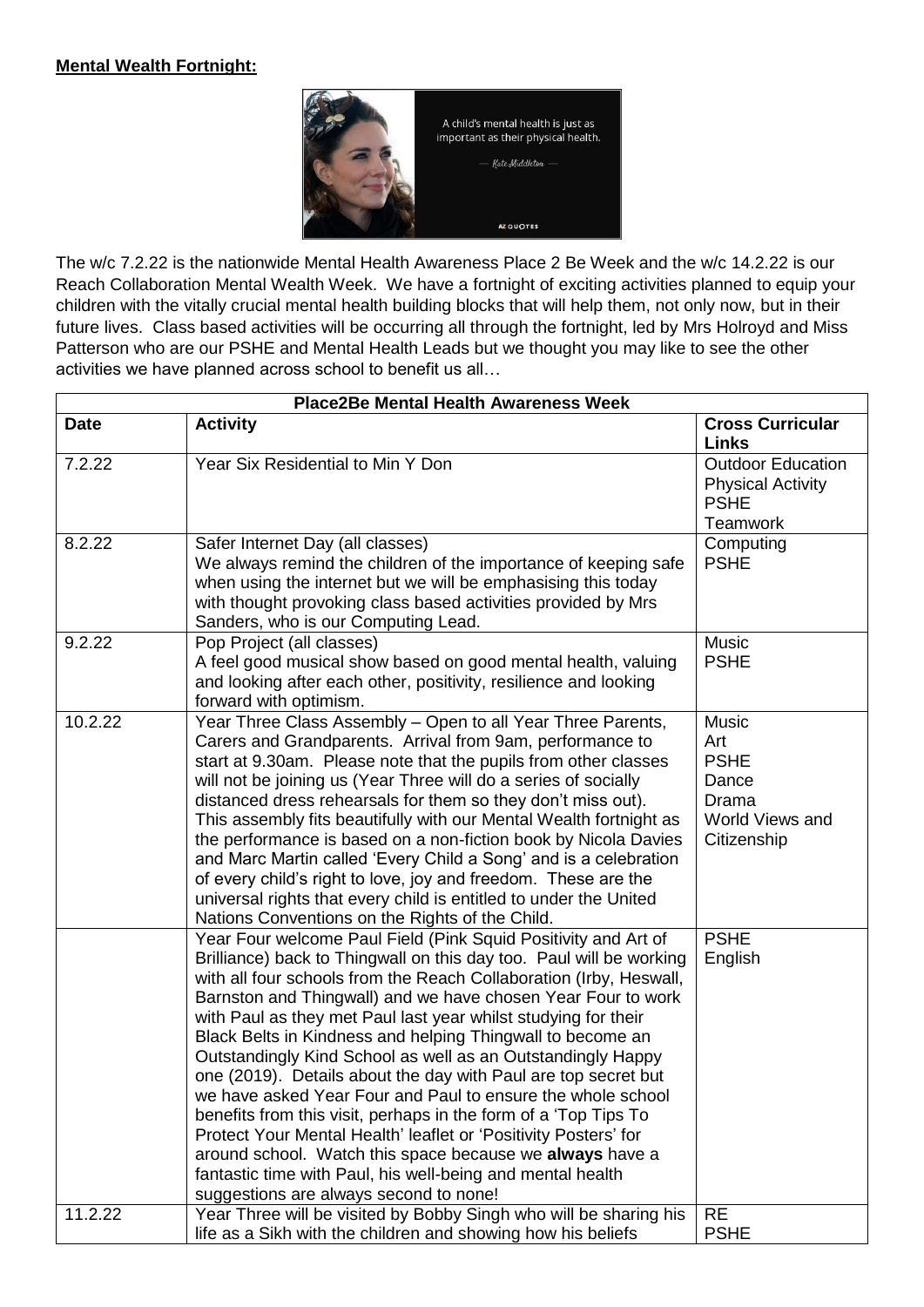|                                                                         | shape his identity as a Sikh person. He will be sharing the<br>meaning of the 5 Ks with the children and also telling them how<br>playing a big role in the Sikh community in Manchester has<br>shaped him as a person. He might even tell the children about<br>his favourite topic, Manchester United! This will be a lovely finale<br>for Year Three as they have been studying Sikhism this half term<br>in RE and focussing specifically on how our beliefs, hobbies and<br>communities can shape our identity. They will be very proud to<br>show Bobby their artwork inspired by the Singh Twins portrait of<br>their father entitled 'This Is Me'.                                       | World Views and<br>Citizenship                                              |
|-------------------------------------------------------------------------|--------------------------------------------------------------------------------------------------------------------------------------------------------------------------------------------------------------------------------------------------------------------------------------------------------------------------------------------------------------------------------------------------------------------------------------------------------------------------------------------------------------------------------------------------------------------------------------------------------------------------------------------------------------------------------------------------|-----------------------------------------------------------------------------|
|                                                                         | Reach Collaboration Mental Wealth Week - Healthy Bodies Healthy Minds                                                                                                                                                                                                                                                                                                                                                                                                                                                                                                                                                                                                                            |                                                                             |
| 14.2.22                                                                 | Kate Silcock from Flourish Learning will be in school for the full<br>day working with our Years Five and Six girls on a special one off<br>well-being and confidence workshop. There will even be a<br>session on Laughter Yoga which promises to be entertaining and<br>uplifting!<br>John Putman will be visiting KS2 for an assembly to discuss his                                                                                                                                                                                                                                                                                                                                          | <b>PSHE</b><br>PE<br>Art<br>English<br>Speaking &<br>Listening<br><b>RE</b> |
|                                                                         | role at St Michael's Church in Pensby and to discuss how it feels<br>to be part of a community.                                                                                                                                                                                                                                                                                                                                                                                                                                                                                                                                                                                                  | <b>PSHE</b><br>World Views and<br>Citizenship                               |
| 15.2.22<br><b>OWN</b><br><b>SPORTY</b><br><b>CLOTHES</b>                | Phil Breidenbach from the Freddy Fit franchise will be welcomed<br>back into school to work with all classes on how to remain<br>physically and mentally healthy and the vital role that exercise<br>plays in keeping us mentally and physically fit. Children are able<br>to come into school wearing their sportswear for the whole day -<br>the sessions have a quick turnaround to ensure everyone<br>benefits and we don't want to waste a second getting changed!<br>We haven't seen Phil since the pandemic began and we are<br>really looking forward to getting those hearts pumping and our<br>bodies moving!                                                                          | PE<br><b>PSHE</b><br>Science                                                |
|                                                                         | John Putman will be visiting KS2 for an assembly to discuss his<br>role at St Michael's Church in Pensby and to discuss how it feels<br>to be part of a community.                                                                                                                                                                                                                                                                                                                                                                                                                                                                                                                               | <b>RE</b><br><b>PSHE</b><br>World Views and<br>Citizenship                  |
|                                                                         | Paul Field will do a virtual check in assembly with Year Four to<br>see how they are getting on.                                                                                                                                                                                                                                                                                                                                                                                                                                                                                                                                                                                                 | <b>PSHE</b><br>English                                                      |
| 16.2.22                                                                 | FS2, Year One and Year Two will focus on the NSPCC's Pants<br>Campaign (parent explanatory letter to follow). During this day<br>they will focus on keeping ourselves safe, what to do if we feel<br>unsafe and how we can seek help should we need it. This fits<br>beautifully with our Mental Wealth focus as it is all about<br>empowerment, safety, consent and having the confidence to<br>speak up. The day will be framed around class novels and the<br>children will also be given the opportunity to watch the<br>Pantosaurus animation.                                                                                                                                              | <b>PSHE</b><br>English                                                      |
| 17.2.22                                                                 | Paul Field will come back into school to work with Year Four and<br>to spread the good work they have done throughout school.                                                                                                                                                                                                                                                                                                                                                                                                                                                                                                                                                                    | <b>PSHE</b><br>English                                                      |
| 18.2.22<br><b>OWN</b><br><b>CLOTHES</b><br>DAY WITH<br>A<br>DIFFERENCE! | This will be an Own Clothes Day with the theme<br><b>DRESS TO EXPRESS!</b><br>Children will be able to dress in their own clothes to express their<br>individuality, their hobbies, their creativity and their personality.<br>This promises to be an exciting day who knows Mrs Evans<br>might even release her inner rock star! The only rule for that day<br>is that there should be no judgement – we are all the same, just<br>different and, as Andrew Moffat (No Outsiders) taught us earlier<br>on this year "We might be all different, but we are all welcome".<br>Staff will use this opportunity to focus on some of the<br>recommended Letterbox Library No Outsiders storybooks we | <b>PSHE</b><br>English<br><b>CREATIVTY!</b>                                 |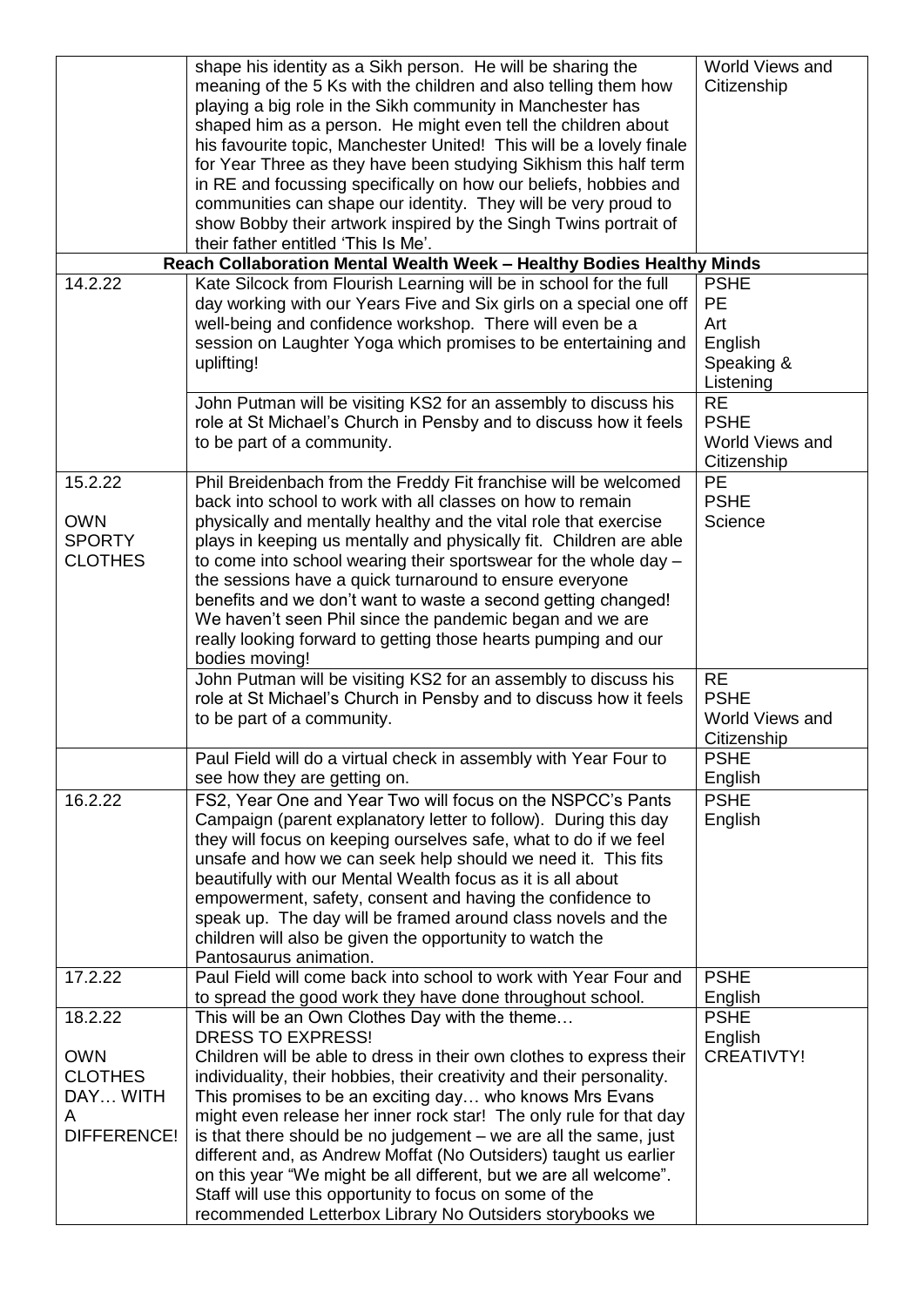| purchased following Andrew's visit. It will be an exciting day and<br>a wonderful way to round off our Mental Wealth Fortnight.                                                                                                                                                                                                                                                                                                                                                                                                                                                                                     |  |
|---------------------------------------------------------------------------------------------------------------------------------------------------------------------------------------------------------------------------------------------------------------------------------------------------------------------------------------------------------------------------------------------------------------------------------------------------------------------------------------------------------------------------------------------------------------------------------------------------------------------|--|
| Children will be asked for a voluntary donation of £2 per child to<br>wear their own clothes, which will be split equally between the<br>Place 2 Be charity and the NSPCC. POTS will provide us with a<br>school money link nearer the time - thank you POTS. Please<br>note, we realise it has been an expensive time of the year<br>following Christmas, so this donation is just a suggestion, please<br>do not feel obliged. Your child can still take part in everything as<br>the fortnight, with the exception of Min Y Don, will be fully school<br>funded (with a little help from POTS – thank you POTS). |  |



# **Diary Dates:**

In addition to the above dates, the following may be worth noting on your calendar...

| 03.02.22             | Lunar New Year workshops for the infants facilitated by Wirral's Clare Fleming     |
|----------------------|------------------------------------------------------------------------------------|
| Covid dependent. If  | from MEAS (Minority Ethnic Advisory Service)                                       |
| cancelled it will be | 9.15-9.45 Year One                                                                 |
| rescheduled.         | 9.50-10.30 Year Two                                                                |
|                      | 10.30-11.00 FS2                                                                    |
| 04.02.22             | Eric Cohen 'The Jewish Fellow' Judaism workshops and assemblies                    |
| Covid dependent. If  | 9.15-10.00 KS1 Three signs and symbols of Judaism                                  |
| cancelled it will be | 10.00-10.30 FS2 The Festival of Hanukkah                                           |
| rescheduled.         | 11.00-12.00 Year 2 The Celebration of Shabbat                                      |
|                      | $1.15 - 2.00$ Year 1 Faith Stories                                                 |
|                      | 2.00-3.00 Year 5 Jewish Artefacts                                                  |
|                      | 3.00-3.30 KS2 The Joys of Judaism                                                  |
| 18.02.22             | End of Term 2A                                                                     |
| 28.02.22             | Term 2B begins                                                                     |
|                      | Year Five Residential Visit to Burwardsley in Cheshire                             |
| 01.03.22             | Year Six National School Allocation Day                                            |
| 02.03.22             | <b>POTS Pancake Breakfast tbc</b>                                                  |
| 03.03.22             | World Book Day - Please dress up as your favourite book character or bring your    |
|                      | favourite book in for us to share! Each class will focus on different poets and    |
|                      | enjoy a day of book related activities                                             |
|                      | Liz Davidson, Wirral's new Senior School Improvement Advisor will visit school for |
|                      | the afternoon to introduce herself and to conduct a learning walk to see all the   |
|                      | fabulous things Thingwall children do!                                             |
| 14.03.22             | Anna and Sheema from Wirral's MEAS will spend the morning with us on their         |
|                      | Challenging Racism unit. This is for KS1 and KS2 pupils and will include thought   |
|                      | provoking assemblies.                                                              |
| 16.03.22             | POTS Disco? tbc                                                                    |
| 18.03.22             | Comic Relief Day - This year is a festival/party theme so please wear your         |
|                      | favourite outfits (remember sensible shoes and a warm coat though please).         |
|                      | Suggested donation of £1 per child but this is purely voluntary as we know that    |
|                      | families do like to donate together whilst watching the Comic Relief show in the   |
|                      | evening.                                                                           |
|                      |                                                                                    |